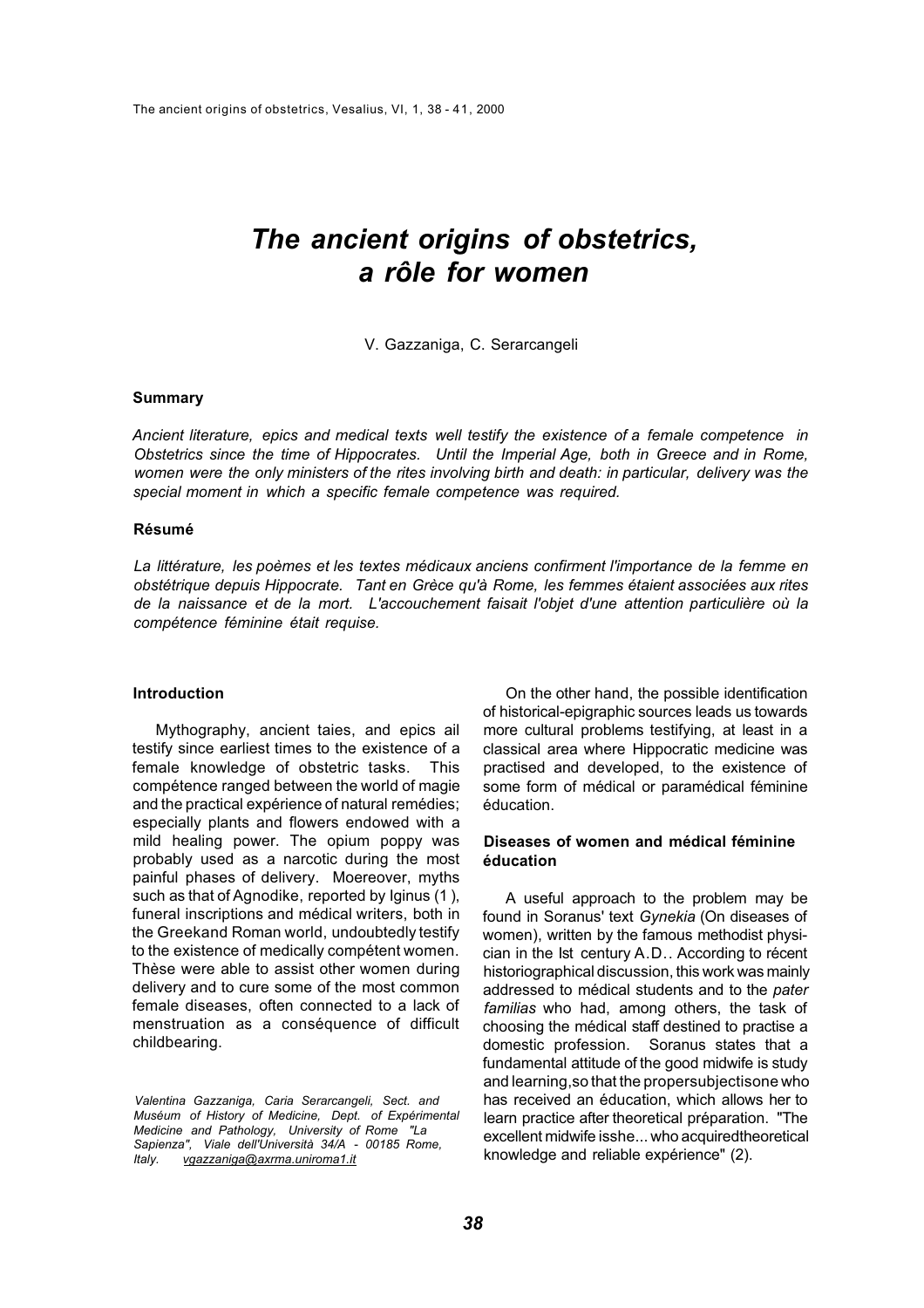• *Ex voto (terracotta) representing a breast Museo di Storia delta Medicina (Inv. n. S/1795) Sec. II d.C.* 

On the other hand, the more recent compilation of Muscione (3) may be better interpreted as having had a didactic destination toward a partially female public, which would need such theoretical medical and obstetric basic knowledge, otherwise unobtainable in the absence of schools and formal educational training. Indeed, until the age of Soranus, Greekand Roman women were homely ministers of those mysterious rites and who officiated in the *oikos* (house) during the opposite, but deeply connected phases of birth and death(4).

#### **Assistance in pregnancy and delivery**

The specific connection between feminine diseases and female obstetric tasks is justified on the theoretical grounds that the existence of a secret homeostasis of the female body is supported by mechanisms quite dissimilar from those which, by heat, feed the male body. Women know that the vase-like hollow of their own bodies allows the male semen to mature, as in an oven, in virtue of its intrinsic heat, thus transitorily abolishing during pregnancy the coldness typical of the female body (5). Pregnancy and delivery represent the unique roles that society allows Greek women to play, except in the restricted sphere of religious ritual. In fact, Aristophanes' *Tesmophoriazouses* mentions the honours that the community should bestow upon women, who alone can generate strong men. Whereas the opinion both in Aristotle's texts and tragedies points to an entirely male generative process. In these texts, women have only the task to safeguard "the small plant they bear" in their wombs as an extraneous object (6).

Therefore, only women are admitted to assist in delivery, sharing its peculiar impurity, from which *oikos* men are preserved (7). They mimic the forced virginity of Artemis, needing a ritual purification for both the puerperal and the assistant women (8).

These, generally elderly women, often are never mothers themselves, thus best reflecting



the image of the goddess patroness of delivery, and are excluded from the diffusion of knowledge. Although Plato's *Republic* also suggests the possibility of some medical education for women, they have no access to any formal medical culture (9).

Therefore, obstetrics - according to a module destined to last until the Middle Ages and Modern Times - arose as a practical and technical competence, probably learned from a male physician working in a restricted domestic ambit (10).

This mainly practical competence is well testified in some texts of the *Corpus Hippocraticum,* which considers midwives or *akestrides,* (the women able to calm) (11) as the soothing women, who by overcoming the obstacles intended to preserve female decency (12), allow the physician to get knowledge of any pathological signs before the illness becomes incurable. In this context it is noteworthy that Plato's *Teethetus* places *maiae* (obstetricians) in an intermediate sphere between real technical ability and experience in magic arts. No medical school provided such a competence. On the contrary, the schools reversed their statutes, as testified by the *Corpus Hippocraticum* using midwives and prostitutes as qualified sources to obtain useful information in order to treat cases of abortion, difficult delivery or gynaecological disease (13).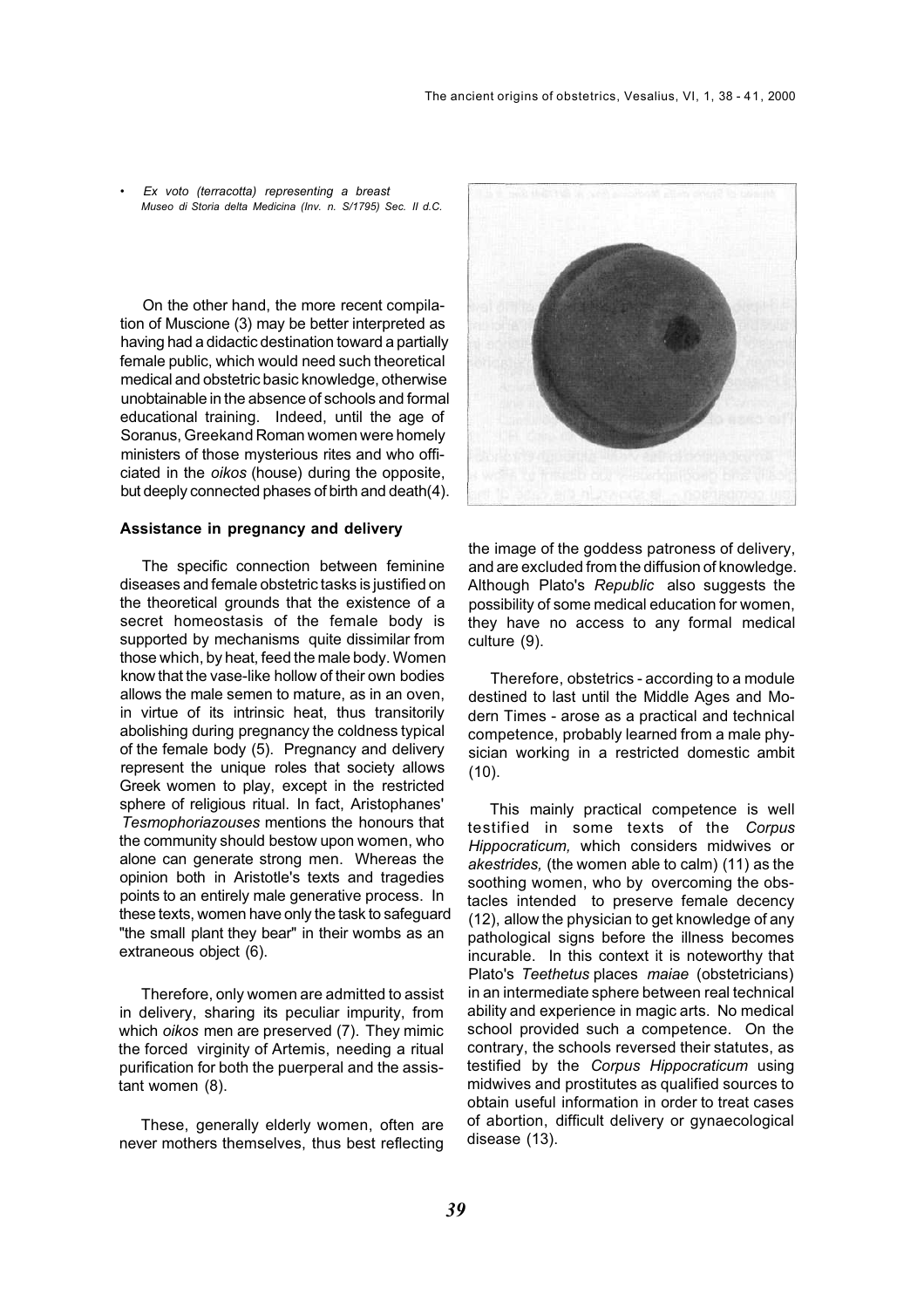*Ex voto (terracotta) representing an uterus Museo di Storia delta Medicina (Inv. n. S/1784) Sec. II d.C.* 

Hippocratic texts are therefore one of the few valuable testimonies of the existence in ancient times of an obstetric professional competence in women, which is also confirmed by the metaphor of Phaenaretes, Socrates' mother (14).

## **The case of Sais**

An exception to this view - although chronologically and geographically too distant to allow a real comparison - is shown in the case of the Egyptian town of Sais, where between the XXI Vth and XXVI Nth dynasties, in particular under Darius I, a medical school was reorganized. This had already been considered as one of the best Egyptian schools in the Vlth century, as testified by the inscription on Udjahorresne's statue in the Vatican Museum (522-483 B.C.). This school was probably located near the Life's House in the temple of Neith, a local transposition of the cult of cow-shaped Isis - according to Herodotus - the future Greek Demetra.

The characteristics of the goddess, strictly linked to the extreme moments of birth and death, induced some authors to hypothesize that this school, according to the typical subdivision in specialties indicated by Herodotus, had mainly a trend towards obstetrics. Moreover, when one considers that the cult of Neith was probably diffused among women, the hypothesis can be advanced that the school at Sais was open only to women, who reiterated the obstetrical action of Isis-Neith, carrying the newborn in her arms (15).

#### **Physician or midwife ?**

The ancient world generally excludes the presence of a specifically trained physician near the parturient woman, unless in the case of a dystocic delivery. The contrast between the professional figure of the physician and that of the midwife is revealed by the behaviour of Agnodike showing her female nature at the Areopagus, vindicating the right to a female sphere of therapeutic intervention (16).



In Rome, the midwife would be replaced by the physician, wherethegenerictechnical competence of an entirely female staff had to be supported or substituted by a theoretically based ability, including the use of specific instruments. Thus the physician would intervene, questioning both the midwife and the patient and controlling the midwife's inopportune initiatives. He was ready for every dangerous difficulty, leading as an extreme measure to the use of some surgical technique (17).

The transition of medicine as a practical art to that of a professional activity needing a formal training based on an academic literature (starting from the XI Ith centu ry), did not seem to concern the field of Obstetrics (18). Female empiricism may be formally pursued as "charlatanism", while theoretical knowledge and "scientific investigation" of female pathology remained the privilege of certificated physicians. The gynaecological literature of the Middle Ages is written for an exclusively male public, but delivery, as well as examination of the female body are still the domain of women. Men may understand theory, butpractice is far from their competence. The recent discussion about the real existence of Trotu la as authoress of gynaecological writings, well testifies the case of a substantially "male literature" which was transmitted under the name of a woman to make easier its diffusion among a female public (19).